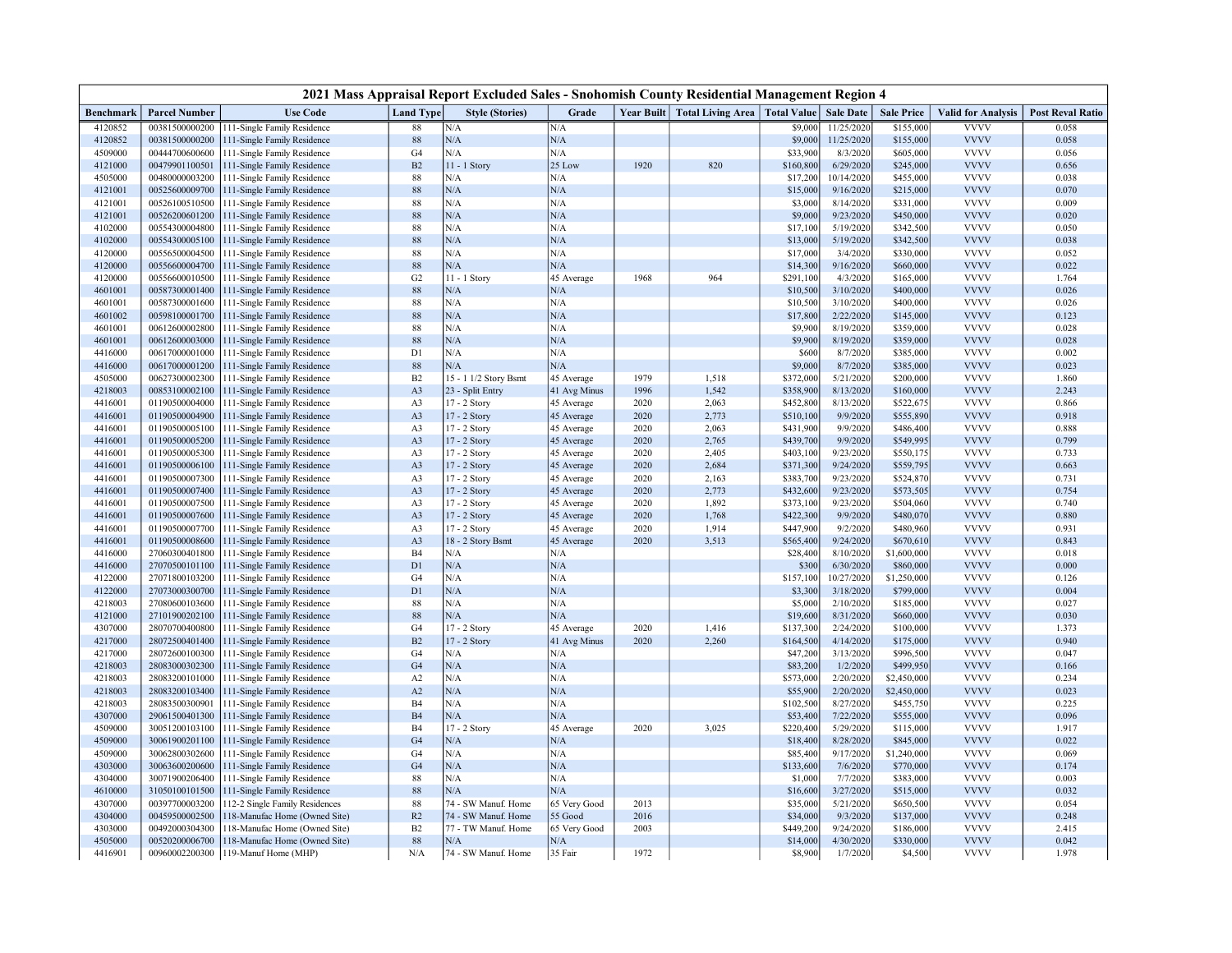| 2021 Mass Appraisal Report Excluded Sales - Snohomish County Residential Management Region 4 |                                  |                                              |                      |                        |                  |  |                              |                         |                        |                        |                            |                         |
|----------------------------------------------------------------------------------------------|----------------------------------|----------------------------------------------|----------------------|------------------------|------------------|--|------------------------------|-------------------------|------------------------|------------------------|----------------------------|-------------------------|
| Benchmark                                                                                    | <b>Parcel Number</b>             | <b>Use Code</b>                              | <b>Land Type</b>     | <b>Style (Stories)</b> | Grade            |  | Year Built Total Living Area | Total Value   Sale Date |                        | <b>Sale Price</b>      | <b>Valid for Analysis</b>  | <b>Post Reval Ratio</b> |
| 4303000                                                                                      | 00471400004100                   | 183-Non Residential Structure                | 88                   | N/A                    | N/A              |  |                              | \$8,600                 | 2/26/2020              | \$250,000              | <b>VVVV</b>                | 0.034                   |
| 4303873                                                                                      | 00489000003000                   | 183-Non Residential Structure                | B <sub>2</sub>       | N/A                    | N/A              |  |                              | \$169,100               | 6/3/2020               | \$93,000               | <b>VVVV</b>                | 1.818                   |
| 4120000                                                                                      | 27071100201300                   | 183-Non Residential Structure                | B <sub>4</sub>       | N/A                    | N/A              |  |                              | \$167,700               | 10/2/2020              | \$925,000              | <b>VVVV</b>                | 0.181                   |
| 4307000                                                                                      | 29062300105200                   | 183-Non Residential Structure                | G4                   | N/A                    | N/A              |  |                              | \$216,600               | 4/13/2020              | \$75,000               | <b>VVVV</b>                | 2.888                   |
| 4509000                                                                                      | 31061800203700                   | $185$ -Well                                  | G4                   | N/A                    | N/A              |  |                              | \$195,400               | 6/19/2020              | \$105,000              | <b>VVVV</b>                | 1.861                   |
| 4610000                                                                                      | 31060400302300                   | 330-Open Space Agriculture                   | G4                   | N/A                    | $\rm N/A$        |  |                              | \$186,500               | 9/22/2020              | \$3,104,500            | <b>VVVV</b>                | 0.060                   |
| 4102000                                                                                      | 10080000002200                   | 850-Mine Claims Mineral Rights               | <b>MN</b>            | N/A                    | $\rm N/A$        |  |                              | \$1,000                 | 5/12/2020              | \$70,000               | <b>VVVV</b>                | 0.014                   |
| 4416000                                                                                      | 00396000002900                   | 910-Undeveloped Land                         | 88                   | N/A                    | N/A              |  |                              | \$5,000                 | 1/14/2020              | \$370,000              | <b>VVVV</b>                | 0.014                   |
| 4505000                                                                                      | 00401000016800                   | 910-Undeveloped Land                         | <b>UD</b>            | N/A                    | $\rm N/A$        |  |                              | \$2,500                 | 9/11/2020              | \$370,000              | <b>VVVV</b>                | 0.007                   |
| 4505000                                                                                      | 00401000016900                   | 910-Undeveloped Land                         | UD                   | N/A                    | N/A              |  |                              | \$2,500                 | 9/11/2020              | \$370,000              | <b>VVVV</b>                | 0.007                   |
| 4505000                                                                                      | 00401100001500                   | 910-Undeveloped Land                         | B1                   | N/A                    | N/A              |  |                              | \$63,100                | 2/21/2020              | \$31,500               | <b>VVVV</b>                | 2.003                   |
| 4303000                                                                                      | 00442100002705                   | 910-Undeveloped Land                         | $\overline{4}$       | N/A                    | N/A              |  |                              | \$2,500                 | 9/16/2020              | \$180,000              | <b>VVVV</b>                | 0.014                   |
| 4303000                                                                                      | 00471400004300                   | 910-Undeveloped Land                         | 88                   | N/A<br>N/A             | N/A              |  |                              | \$10,000                | 2/26/2020              | \$250,000              | <b>VVVV</b><br><b>VVVV</b> | 0.040                   |
| 4303000                                                                                      | 00471400007300                   | 910-Undeveloped Land                         | G2                   |                        | N/A<br>N/A       |  |                              | \$46,900                | 2/19/2020              | \$25,000               | <b>VVVV</b>                | 1.876                   |
| 4121000<br>4121000                                                                           | 00479903400100<br>00479903401300 | 910-Undeveloped Land                         | D1<br>88             | N/A<br>N/A             | N/A              |  |                              | \$300                   | 12/9/2020<br>12/9/2020 | \$649,000<br>\$649,000 | <b>VVVV</b>                | 0.000<br>0.020          |
| 4121000                                                                                      |                                  | 910-Undeveloped Land                         |                      | N/A                    | N/A              |  |                              | \$13,000<br>\$57,800    | 7/31/2020              |                        | <b>VVVV</b>                | 1.927                   |
| 4120861                                                                                      | 00576800300600                   | 910-Undeveloped Land                         | G2<br>$88\,$         | N/A                    | N/A              |  |                              | \$17,000                | 10/21/2020             | \$30,000<br>\$200,000  | <b>VVVV</b>                | 0.085                   |
| 4307000                                                                                      | 00634100001800<br>01109500000800 | 910-Undeveloped Land<br>910-Undeveloped Land | B <sub>4</sub>       | N/A                    | N/A              |  |                              | \$186,200               | 7/17/2020              | \$95,000               | <b>VVVV</b>                | 1.960                   |
| 4307000                                                                                      | 01109500000900                   | 910-Undeveloped Land                         | B4                   | N/A                    | N/A              |  |                              | \$183,700               | 7/17/2020              | \$95,000               | <b>VVVV</b>                | 1.934                   |
| 4307000                                                                                      | 01109500001000                   | 910-Undeveloped Land                         | B4                   | N/A                    | N/A              |  |                              | \$183,700               | 7/17/2020              | \$95,000               | <b>VVVV</b>                | 1.934                   |
| 4307000                                                                                      | 01109500001400                   | 910-Undeveloped Land                         | B4                   | N/A                    | $\rm N/A$        |  |                              | \$188,700               | 9/3/2020               | \$95,000               | <b>VVVV</b>                | 1.986                   |
| 4307000                                                                                      | 01109500001700                   | 910-Undeveloped Land                         | B4                   | N/A                    | $\rm N/A$        |  |                              | \$166,700               | 11/23/2020             | \$95,000               | <b>VVVV</b>                | 1.755                   |
| 4307000                                                                                      | 01109500001800                   | 910-Undeveloped Land                         | <b>B4</b>            | N/A                    | $\rm N/A$        |  |                              | \$166,700               | 11/25/2020             | \$95,000               | <b>VVVV</b>                | 1.755                   |
| 4610000                                                                                      | 01193600000700                   | 910-Undeveloped Land                         | G <sub>4</sub>       | N/A                    | $\rm N/A$        |  |                              | \$174,200               | 2/12/2020              | \$1,320,000            | <b>VVVV</b>                | 0.132                   |
| 4610000                                                                                      | 01193600000800                   | 910-Undeveloped Land                         | G <sub>4</sub>       | N/A                    | N/A              |  |                              | \$169,800               | 2/12/2020              | \$1,320,000            | <b>VVVV</b>                | 0.129                   |
| 4610000                                                                                      | 01193600000900                   | 910-Undeveloped Land                         | G4                   | N/A                    | N/A              |  |                              | \$169,800               | 2/12/2020              | \$1,320,000            | <b>VVVV</b>                | 0.129                   |
| 4416001                                                                                      | 27060200403700                   | 910-Undeveloped Land                         | D <sub>2</sub>       | N/A                    | N/A              |  |                              | \$100                   | 1/24/2020              | \$3,000                | <b>VVVV</b>                | 0.033                   |
| 4416000                                                                                      | 27060300402500                   | 910-Undeveloped Land                         | CA                   | N/A                    | N/A              |  |                              | \$0                     | 8/10/2020              | \$1,600,000            | <b>VVVV</b>                | 0.000                   |
| 4121000                                                                                      | 27102000400900                   | 910-Undeveloped Land                         | D1                   | N/A                    | N/A              |  |                              | \$1,300                 | 1/16/2020              | \$200,000              | <b>VVVV</b>                | 0.006                   |
| 4121000                                                                                      | 27102000401100                   | 910-Undeveloped Land                         | D1                   | N/A                    | $\rm N/A$        |  |                              | \$6,400                 | 1/16/2020              | \$200,000              | <b>VVVV</b>                | 0.032                   |
| 4416002                                                                                      | 28063300302900                   | 910-Undeveloped Land                         | D1                   | N/A                    | N/A              |  |                              | \$6,700                 | 10/14/2020             | \$775,000              | <b>VVVV</b>                | 0.009                   |
| 4416000                                                                                      | 28072100401600                   | 910-Undeveloped Land                         | D1                   | N/A                    | N/A              |  |                              | \$900                   | 3/17/2020              | \$770,000              | <b>VVVV</b>                | 0.001                   |
| 4416000                                                                                      | 28072800301200                   | 910-Undeveloped Land                         | D1                   | N/A                    | N/A              |  |                              | \$500                   | 3/25/2020              | \$722,500              | <b>VVVV</b>                | 0.001                   |
| 4218003                                                                                      | 28083100401600                   | 910-Undeveloped Land                         | D1                   | N/A                    | N/A              |  |                              | \$2,800                 | 10/6/2020              | \$500,000              | <b>VVVV</b>                | 0.006                   |
| 4307000                                                                                      | 29062400401000                   | 910-Undeveloped Land                         | D1                   | N/A                    | N/A              |  |                              | \$5,800                 | 9/28/2020              | \$101,000              | <b>VVVV</b>                | 0.057                   |
| 4509000                                                                                      | 30061800100800                   | 910-Undeveloped Land                         | G4                   | N/A                    | N/A              |  |                              | \$227,700               | 6/16/2020              | \$115,000              | <b>VVVV</b>                | 1.980                   |
| 4509000                                                                                      | 30063400400400                   | 910-Undeveloped Land                         | G4                   | N/A                    | N/A              |  |                              | \$72,300                | 8/13/2020              | \$351,000              | <b>VVVV</b>                | 0.206                   |
| 4509000                                                                                      | 30063400400500                   | 910-Undeveloped Land                         | G <sub>4</sub>       | N/A                    | N/A              |  |                              | \$193,700               | 8/13/2020              | \$975,000              | <b>VVVV</b>                | 0.199                   |
| 4303000                                                                                      | 30072000301700                   | 910-Undeveloped Land                         | UW                   | N/A                    | $\rm N/A$        |  |                              | \$0                     | 7/2/2020               | \$785,000              | <b>VVVV</b>                | 0.000                   |
| 4102000                                                                                      | 30081400302100                   | 910-Undeveloped Land                         | G <sub>4</sub>       | N/A                    | $\rm N/A$        |  |                              | \$20,300                | 6/21/2020              | \$190,000              | <b>VVVV</b>                | 0.107                   |
| 4509000                                                                                      | 31052400201800                   | 910-Undeveloped Land                         | B4                   | N/A                    | N/A              |  |                              | \$176,300               | 8/20/2020              | \$985,000              | <b>VVVV</b>                | 0.179                   |
| 4610000                                                                                      | 31060900303500                   | 910-Undeveloped Land                         | D <sub>1</sub>       | N/A                    | N/A              |  |                              | \$4,600                 | 3/19/2020              | \$20,100               | <b>VVVV</b>                | 0.229                   |
| 4610000                                                                                      | 31060900303600                   | 910-Undeveloped Land                         | D <sub>1</sub>       | N/A                    | N/A              |  |                              | \$4,900                 | 3/19/2020              | \$20,100               | <b>VVVV</b>                | 0.244                   |
| 4307000                                                                                      | 28071800202700                   | 912-No Perk Undeveloped Land                 | D1                   | N/A                    | N/A              |  |                              | \$1,100                 | 4/10/2020              | \$585,000              | <b>VVVV</b>                | 0.002                   |
| 4102000                                                                                      | 00377800700600                   | 913-Recreational Lot                         | R <sub>2</sub>       | N/A                    | N/A              |  |                              | \$9,000                 | 5/12/2020              | \$70,000               | <b>VVVV</b>                | 0.129                   |
| 4102000                                                                                      | 00377800700800                   | 913-Recreational Lot                         | R2                   | N/A                    | $\rm N/A$        |  |                              | \$9,000                 | 5/12/2020              | \$70,000               | <b>VVVV</b>                | 0.129                   |
| 4102000                                                                                      | 00377801200100                   | 913-Recreational Lot                         | R2                   | N/A                    | N/A              |  |                              | \$17,000                | 5/12/2020              | \$70,000               | <b>VVVV</b>                | 0.243                   |
| 4102000                                                                                      | 00377801200500                   | 913-Recreational Lot                         | R2                   | N/A                    | $\rm N/A$        |  |                              | \$9,000                 | 5/12/2020              | \$70,000               | <b>VVVV</b>                | 0.129                   |
| 4102000                                                                                      | 00377801200700                   | 913-Recreational Lot                         | R2                   | N/A                    | N/A              |  |                              | \$12,000                | 5/12/2020              | \$70,000               | <b>VVVV</b>                | 0.171                   |
| 4303894                                                                                      | 00491900103400                   | 913-Recreational Lot                         | $88\,$               | N/A                    | N/A              |  |                              | \$3,000                 | 9/18/2020              | \$465,000              | <b>VVVV</b>                | 0.006                   |
| 4121001                                                                                      | 00526100533500                   | 913-Recreational Lot                         | R1                   | N/A<br>N/A             | N/A              |  |                              | \$4,000                 | 5/1/2020               | \$17,000               | <b>VVVV</b><br><b>VVVV</b> | 0.235                   |
| 4121001                                                                                      | 00526100543101                   | 913-Recreational Lot                         | R2                   | N/A                    | N/A              |  |                              | \$10,000                | 6/18/2020              | \$53,000               | <b>VVVV</b>                | 0.189                   |
| 4121001                                                                                      | 00526100545400                   | 013-Recreational Lot                         | R2                   | N/A                    | N/A              |  |                              | \$13,000                | 6/1/2020<br>2/12/2020  | \$7,000<br>\$97,500    | <b>VVVV</b>                | 1.857<br>0.156          |
| 4120000                                                                                      | 00556500002400                   | 913-Recreational Lot                         | W <sub>2</sub>       | N/A                    | $\rm N/A$<br>N/A |  |                              | \$15,200                |                        |                        | <b>VVVV</b>                |                         |
| 4120000<br>4303000                                                                           | 00556500003500<br>00585900002800 | 913-Recreational Lot<br>913-Recreational Lot | R1<br>W <sub>2</sub> | N/A                    | $\rm N/A$        |  |                              | \$4,800<br>\$11,000     | 2/12/2020<br>7/21/2020 | \$97,500<br>\$45,000   | <b>VVVV</b>                | 0.049<br>0.244          |
| 4102000                                                                                      | 00612801900600                   | 913-Recreational Lot                         | R1                   | N/A                    | N/A              |  |                              | \$1,000                 | 5/4/2020               | \$38,000               | <b>VVVV</b>                | 0.026                   |
| 4102000                                                                                      | 00612801900700                   | 913-Recreational Lot                         | R <sub>1</sub>       | N/A                    | N/A              |  |                              | \$1,000                 | 5/4/2020               | \$38,000               | <b>VVVV</b>                | 0.026                   |
|                                                                                              |                                  |                                              |                      |                        |                  |  |                              |                         |                        |                        |                            |                         |